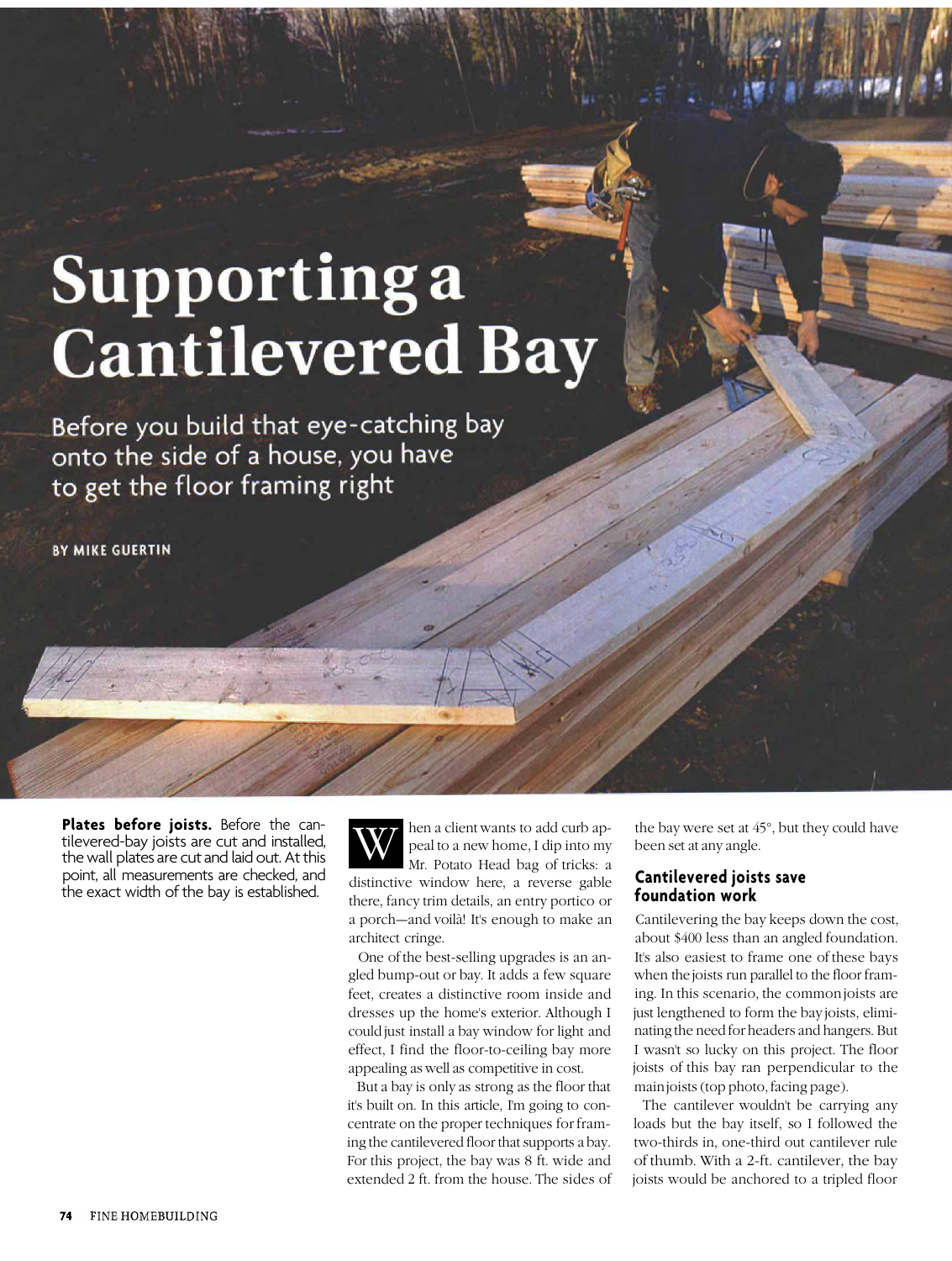joist 4 ft. in from the outside of the house. But I waited to add the second and third joists until just before sheathing the deck. Having only one common joist allowed me to nail through it to attach the bay joists initially. The bay joists follow the 16-in. o. c. layout regardless of exactly where the bay is placed, so first I put in all the 4-ft. joists that fell on each side of the bay area.

#### **Cut and lay out the bay plates first**

Before I laid out the exact location of the bay, I cut and laid out the top and bottom plates for the bay walls (photo facing page). Although this step may seem a bit premature, I always want to be certain that the windows will fit and that I'll still have room inside and out for the trim. The plates also help me to figure the length and cut for each joist.

A little basic math and a calculator gave me the plate lengths. With the bay cantilevering 2 ft. and the walls at 45°, I needed to come in 2 ft. from each side for the bay's front plate. from long point to long point. I cut the plate for the bay's front wall at 4 ft. With  $22\frac{1}{2}$ ° angles on each end (half of 45°),

With some help from Pythagoras, I cut the side plates again with  $22\frac{1}{2}$ ° angles on each end and with the outside face measuring  $33^{15}/_{16}$  in. long point to short point (short point because the adjoining wall plate is also cut at  $22\frac{1}{2}$  to form the inside corner). With the plates laid out on a flat surface, I marked the rough opening for the window centered on the 4-ft. plate.

To get the width of the trim (exterior and interior) to match on both sides of the bay's outside corners, I make sure that the distance is the same from the corners to the edge of the rough openings for all three windows. After the rough openings are marked out, I also make sure that I have enough space left (at least 1 in.) for the inside-corner trim.

### **Center the bay on the interior**

I usually center a bay on the room inside. In this case, that threw it slightly off-center on the exterior, but the difference wouldn't be noticeable. I marked the location of the 8-ft. opening on top of and on the outside face of the sill plate. (On this house, the sill plate is actually the top plate of a framed wall for a walk-out basement.)

Next, I marked the outside corners of the bay on the sill, showing me which joists would cantilever the full distance. The house's rim joists were then run to the locations of the first cantilevered joists inside the 8-ft. layout marks rather than being mitered into the bay's rim joists. The extended rim joists are nailed square to the cantilevered





**Setting the overhang.** With a 2-ft. cantilever, the longest joists overhang  $22\frac{1}{2}$  in. The joists are then tacked in place.

**Bay starts here.** After the bay joists are tacked in place, the outside edge of the bay is carried up from the face of the sill onto the rim joist.

**Bay joists hang off the main joist.** When the bay joists run perpendicular, they are nailed to a main joist. After the cantilevered joists are attached, the main joist is tripled, and joist hangers are installed.





**Outer rim joist is left long.** Rim-joist stock is nailed to the cantilevered joists and left long until cutlines are transferred from the plates.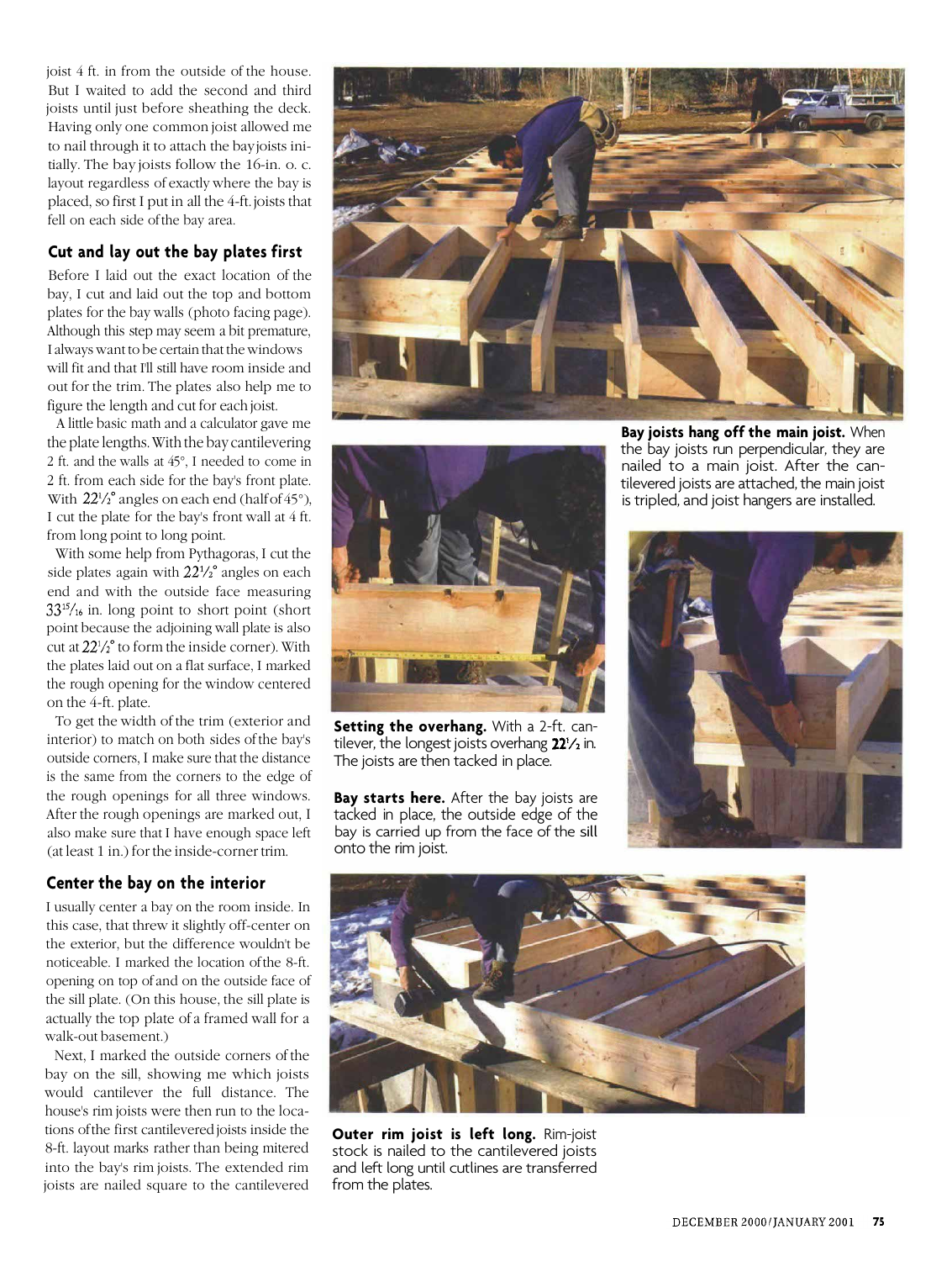

**Precut wall plates provide the shape of the bay.** The bay plates are laid on top of floor joists and rim joists that were run long and needed to be cut.



**Cutlines are squared down from the plates.** Lines are extended down from the corners of the plates for the rim-joist cuts, and the lengths of cantilevered side joists are marked  $1/2$  in. from the outside edge of the plate.

**Cut down where they stood.** The cantilevered side joists and the outside rim joist are cut to length in place.